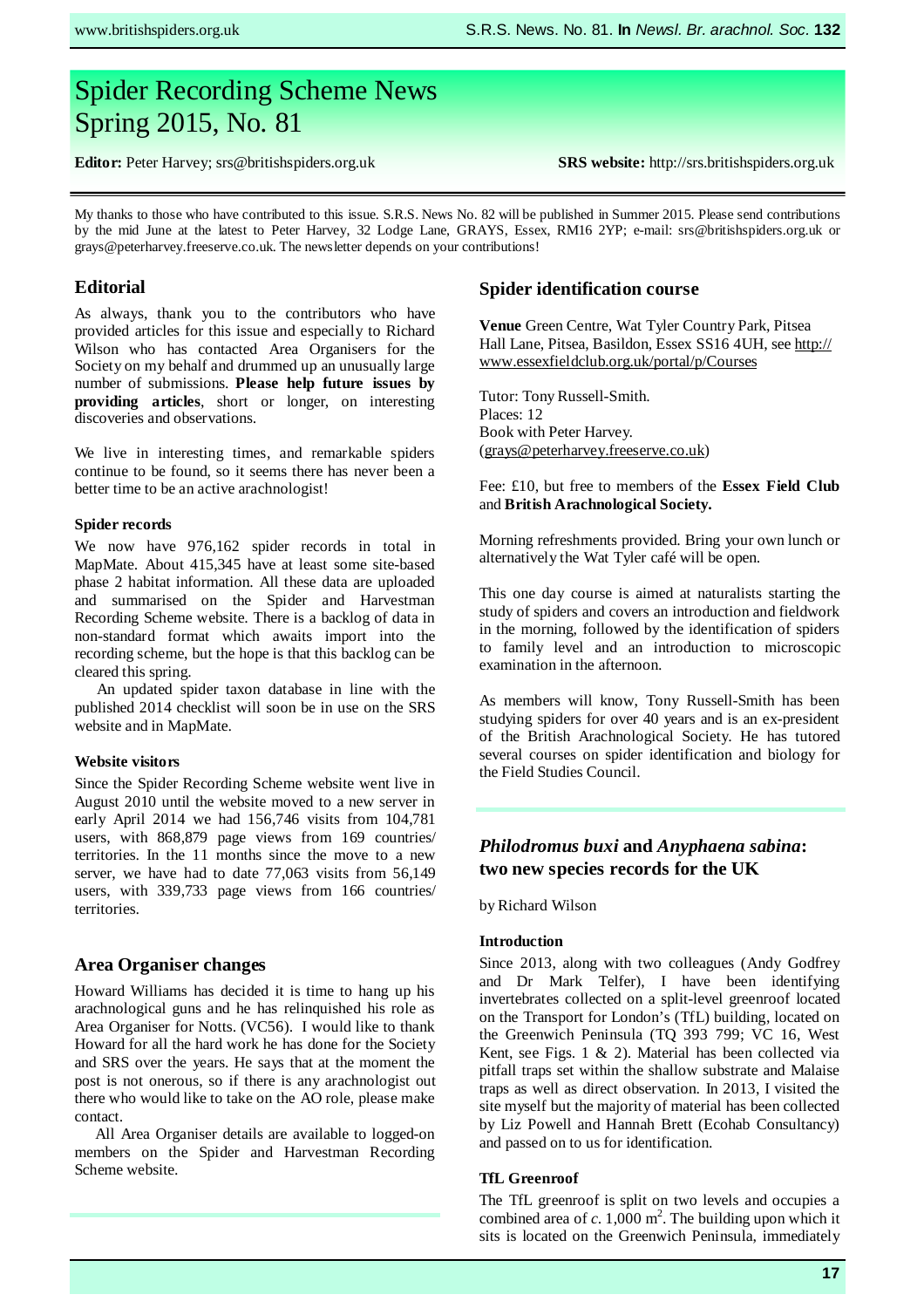adjacent to the O2 Arena (Millennium Dome) and the River Thames. There is very limited greenspace within this location. The nearest semi-natural terrestrial vegetation to the south of the Thames is located *c*. 900 m south within the Greenwich Peninsula Ecology Park (TQ 400 792), and Bow Creek Peninsula Park (TQ 391 810; VC 18, South Essex), *c*. 1.2 km to the north. There are various brownfield sites apparent within a *c*. 1 km radius of the site (e.g. Leamouth Peninsula) as well as more formal greenspace (i.e. planted trees and borders).



**Figure 1**. Greenwich Greenroof. Photograph © Richard Wilson

# **Methods and Results**

Between May and September 2013, and the same period in 2014, pitfall and Malaise traps were set and regularly re-charged to collect the various invertebrate groups targeted for identification. Whilst the Malaise trap was primarily set to collect Diptera and Hymenoptera, spiders were collected by this method, suggesting colonisation arising via ballooning. Two of these species were *Philodromus buxi* and *Anyphaena sabina*.

#### *Philodromus buxi*

On two separate dates  $(24<sup>th</sup>$  June and  $18<sup>th</sup>$  July 2014), two single males of this species were identified from material collected in the Malaise trap located on TfL's greenroof.



**Figure 2**. Greenwich Greenroof. Photograph © Richard Wilson

As both specimens occurred on separate dates, it seems reasonable to consider that they originated locally from an established population as opposed to being introduced or being blown in from mainland Europe. On mainland Europe, as with most *Philodromus* spp., the species lives on bushes and lower branches of trees. Apart from planted specimen trees within the hardstanding landscape surrounding the TfL building or isolated individuals within brownfield sites/ greenspace, the nearest seminatural vegetation with trees/ shrubs would appear to be the previously mentioned ecological parks. *P. buxi* is known from France (e.g. Brittany) and elsewhere on mainland Europe, in sunny places (Nentwig *et al*., 2015).

#### *Anyphaena sabina*

A single male specimen of *A. sabina* was collected from a Malaise trap on the 24<sup>th</sup> June 2014. This constitutes the first male specimen taken in the UK. A single female was collected in a pitfall trap between mid-June and mid-July 2011 at Mile End Park, London (TQ 36 82; VC 21, Middlesex) by Edward Milner (Milner, 2012). Mile End Park is approximately 3.5 km north-west of the TfL greenroof. No information can be located regarding this species' typical habitat; it is assumed that it is normally an arboreal species like others in the genus.

### **Summary**

The first records of *P. buxi* over two separate dates suggest that there is an established population within the